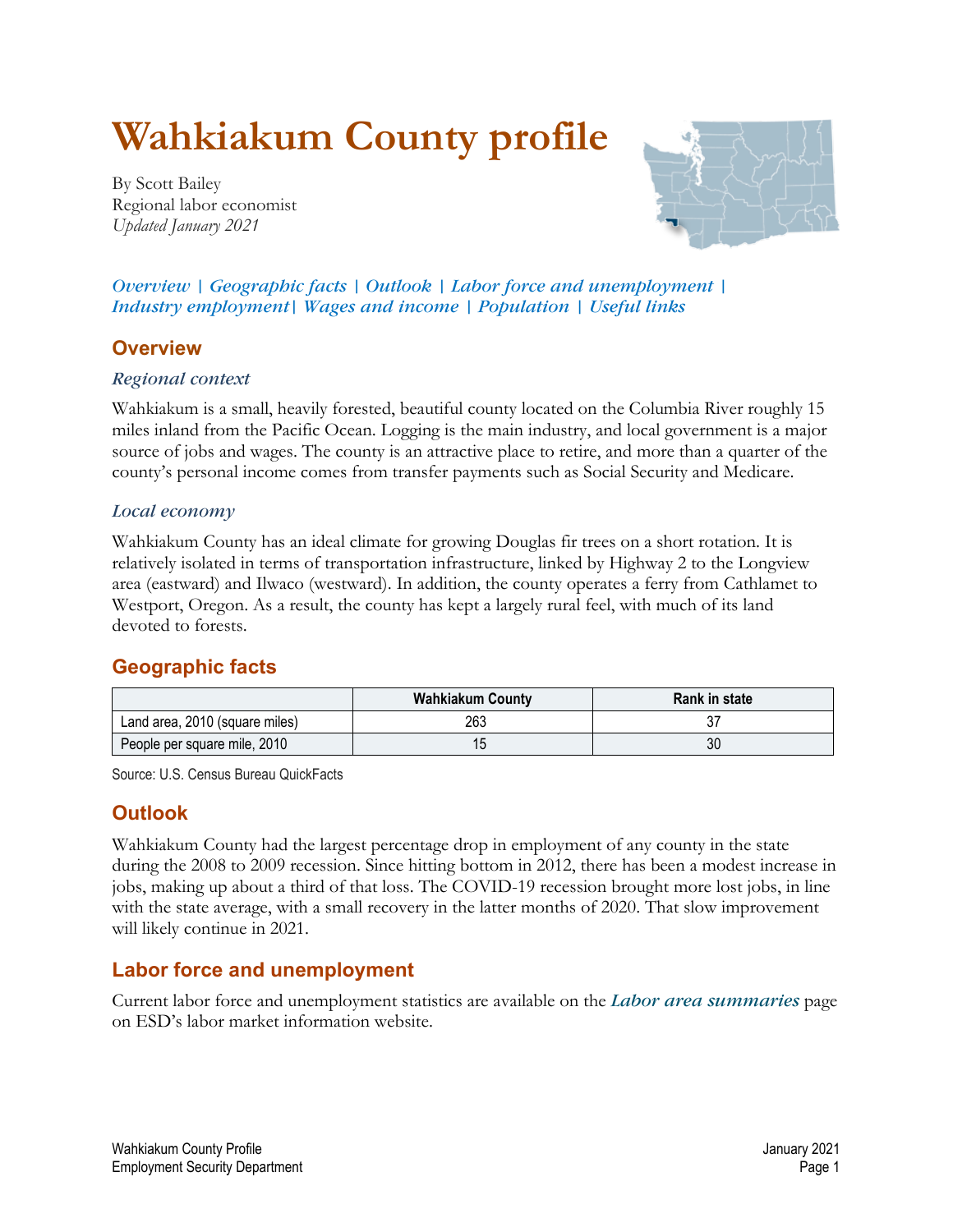The county labor force was estimated at 1,375 in 2019, with an unemployment rate of 6.7 percent, down a tenth from 2018. Unemployment peaked most recently at 15.3 percent in 2010, after rising from the cyclical low of 7.2 percent in 2006. The COVID-19 recession pushed the rate up to 13.8 percent in April 2020, but by November the rate was back to a normal level.

According to the Census Bureau, just over half (53.0 percent) of the county's employed residents worked outside the county in the 2012 to 2016 period. One out of six worked in Cowlitz County, while 9.0 percent worked in Pacific County and 7.0 percent commuted to Clatsop County, Oregon. About 40.0 percent of the workers who held jobs in Wahkiakum lived outside the county, with 17.0 percent living in Cowlitz County.

Bureau of Economic Analysis data shows that 62.0 percent of earned income in the county in 2019 came from residents holding jobs outside the county, while 23.0 percent of wages at county employers went to workers who lived outside of the county.

Source: Employment Security Department

# <span id="page-1-0"></span>**[Industry employment](#page-0-3)**

Current industry employment statistics are available on the *[Labor area summaries](https://fortress.wa.gov/esd/employmentdata/eeis-tools/labor-area-summaries)* [page.](https://fortress.wa.gov/esd/employmentdata/eeis-tools/labor-area-summaries)

Wahkiakum County employment grew steadily during most of the 1990s, and then stabilized around 850 jobs from 1998 to 2008. Job growth came in construction, logging, manufacturing, local government, and non-retail services.

Employment fell to 700 nonfarm jobs in 2012, and before rising slowly to 760 jobs in 2019. Logging employment, at 80 jobs in 2019, was about half of its mid-2000s level. Construction (60 jobs) and manufacturing (70 jobs) were a bit higher than before the recession. Most of the job loss was in the "all other services" category, which dropped from 260 jobs in 2008 to 180 jobs in 2019. Part of the decline was due to the closure of the Columbia Care Center nursing home. Government employed 290, mostly in K-12 schools (90) and other local agencies like the county government (200). In 2020, the recession led to small job losses in the service sector and in local government.

For historical industry employment data, *[contact an economist](https://fortress.wa.gov/esd/employmentdata/help/contactaneconomist)***.** 

Source: Employment Security Department

## *Industry employment by age and gender*

The Local Employment Dynamics (LED) database is a joint project of state employment departments and the Census Bureau. It matches state employment data with federal administrative data. Among the products is industry employment by age and sex. All workers covered by state unemployment insurance data are included. Federal workers and non-covered workers like the selfemployed are not. Data is presented by place of work, not place of residence.

#### *Wahkiakum County highlights:*

For jobs located in Wahkiakum County in 2019, about 52.0 percent were held by males, and 48.0 percent by females – while the state was split closer to 51/49. Two industries in the county were dominated by male workers: agriculture/logging (81.0 percent male) and construction (88.0 percent). Women were predominant in hospitality (69.0 percent) and education (67.0 percent). The average wage for female workers was 70.0 percent of the average for male workers.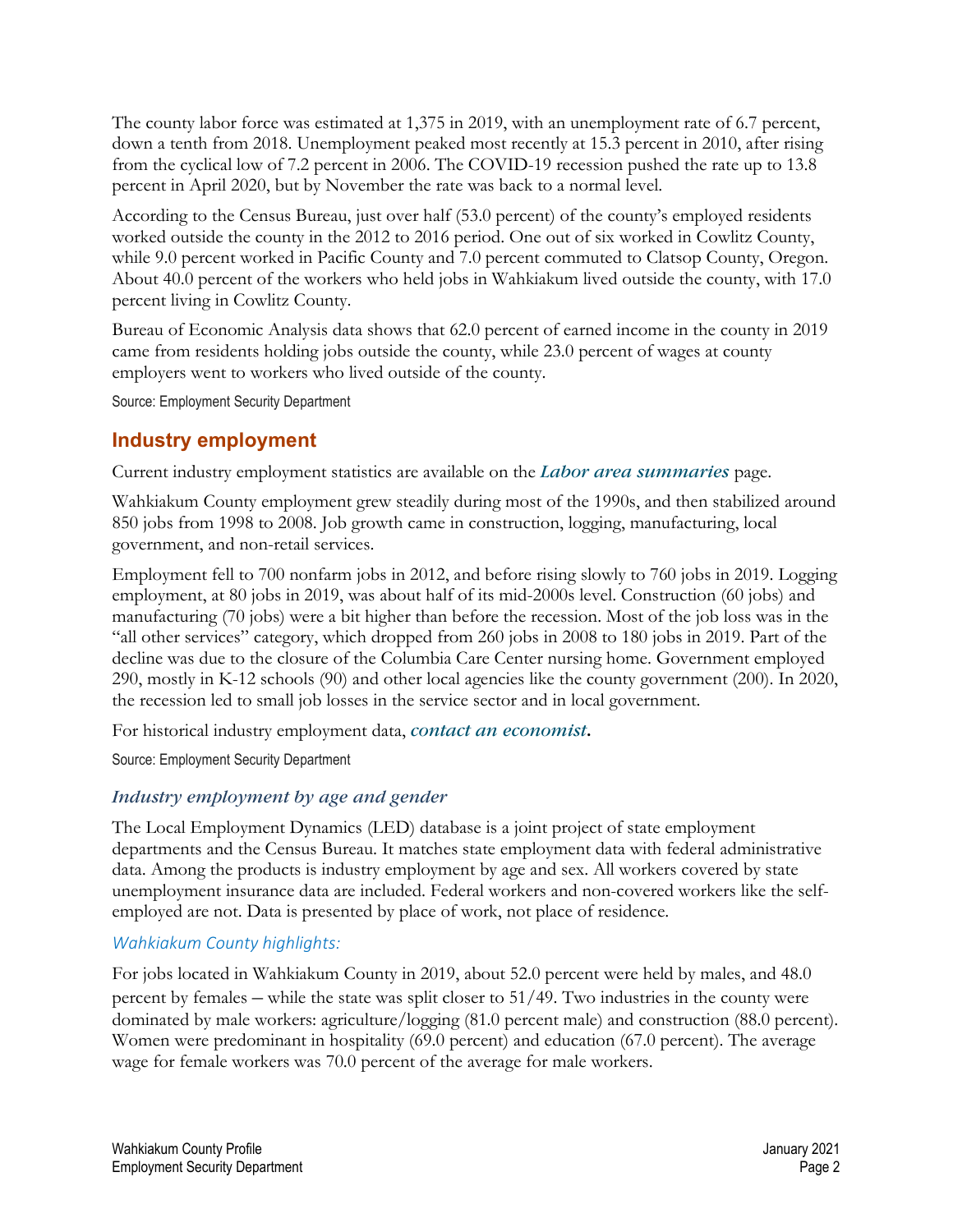Wahkiakum's workforce was much older than the state average, with 31.0 percent aged 55 and older, versus 23.0 percent statewide.

Source: The Local Employment Dynamics

# <span id="page-2-0"></span>**[Wages and income](#page-0-3)**

In 2019, Wahkiakum employers paid out \$28.2 million in wages, a 2.5 percent increase over 2018. The average annual wage for jobs in the county rose less than a percent to \$38,518, the highest on record.

The charts below contrast industry shares of employment and wages covered by unemployment insurance in the county. The biggest difference: agriculture/forestry (primarily logging) supplied 18.0 percent of the jobs in the county, and 23.0 percent of total wages.

#### *Covered employment in 2019*

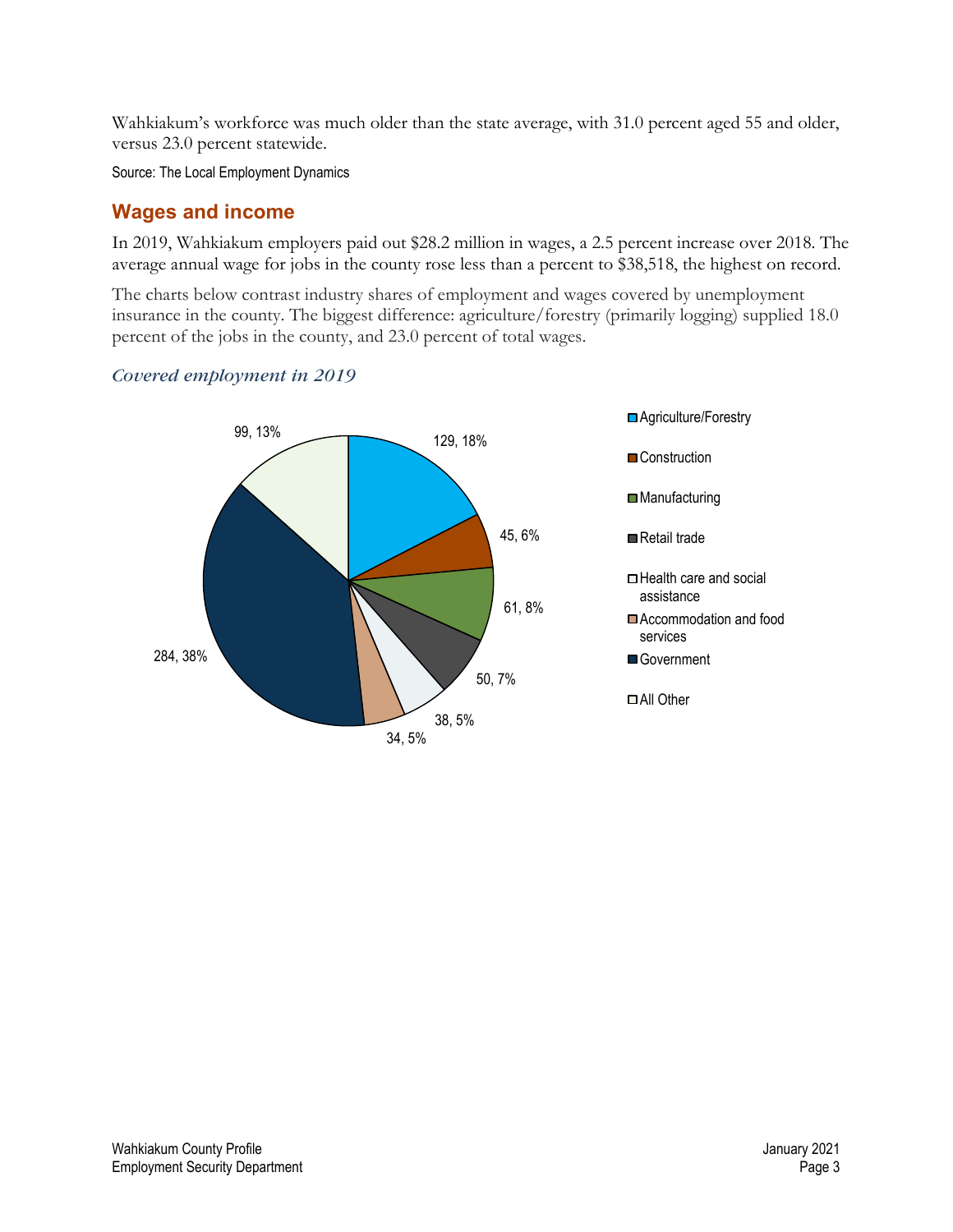#### *Covered wages in 2019*



The median hourly wage for non-federal jobs in Wahkiakum County was \$22.16 in 2018, 1.0 percent above the 2017 level. Wahkiakum's median was almost \$7.00 per hour below the median for the entire state. Wahkiakum matched the state median back in 1998, but wages have grown slowly since then.

Median household income averaged \$53,277 for the 2015 to 2019 period – substantially higher than the \$47,538 inflation-adjusted median for the 2009 to 2013 period. Median family income was up 25.0 percent (to \$66,169) over the same period.

#### *Personal income*

Personal income includes earned income, investment income, and government payments such as Social Security and Veterans Benefits. Investment income includes income imputed from pension funds and from owning a home. Per capita personal income equals total personal income divided by the resident population.

In 2019, county per capita income was \$44,522. That was 31.0 percent below the state average and 21.0 percent below the national average. The gap between the county and the state and nation narrowed after the Great Recession hit. Since then, the gap with the nation has stabilized and the gap with the state has resumed widening.

Wahkiakum residents are much more dependent upon investment income and transfer payments like Social Security and Medicare than most areas. Thirty percent of county income came from transfer payments in 2019, almost twice that of the state's 17.0 percent. On a per capita basis, the differences were mostly due to Wahkiakum's older population: higher Social Security and Medicare payments.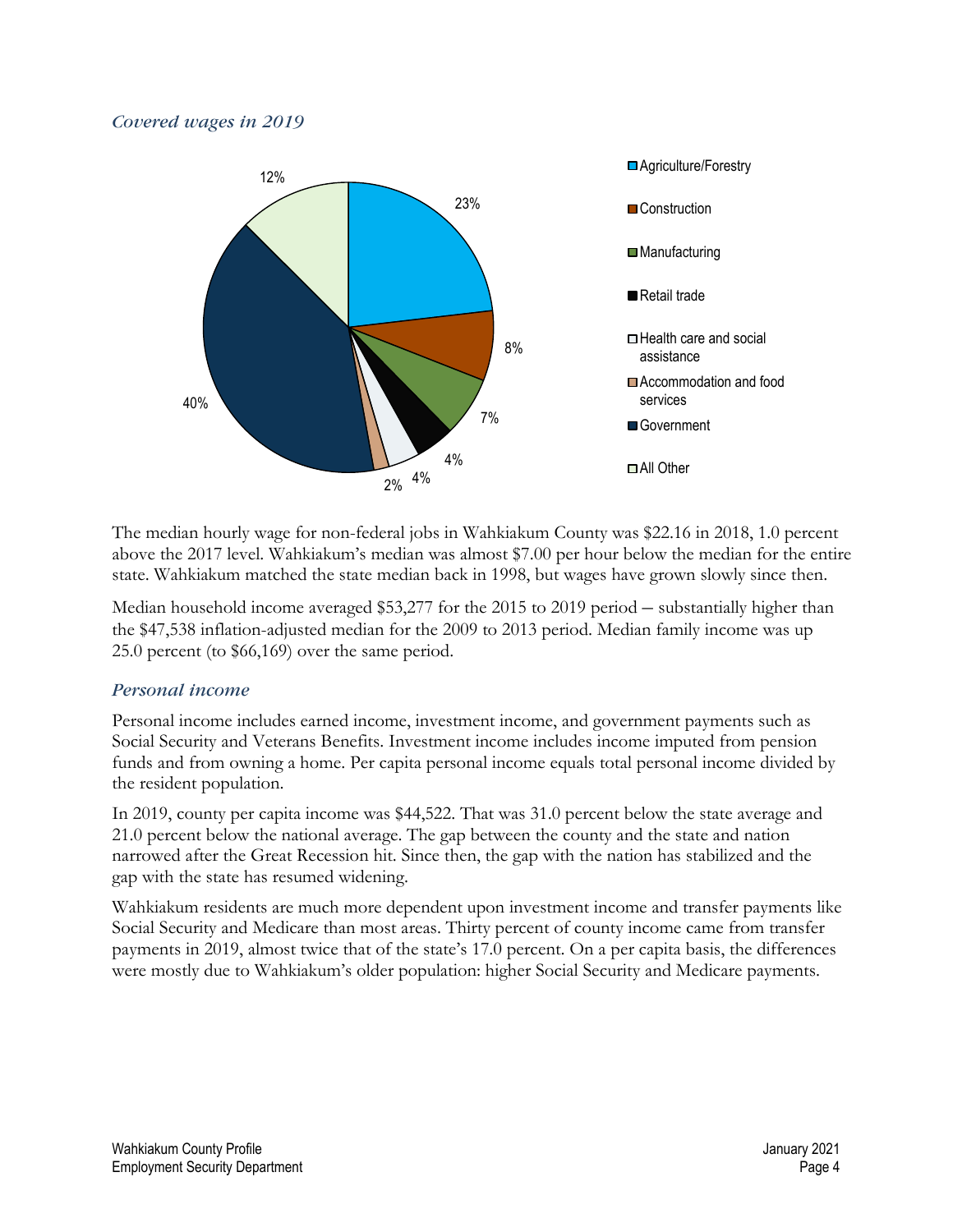#### *Per capita transfer payments, 2019*

| Per Capita Transfer Payments                     | U.S.    | <b>State</b> | Wahkiakum |
|--------------------------------------------------|---------|--------------|-----------|
| Total                                            | \$9,521 | \$8,962      | \$13,471  |
| Social Security benefits                         | \$3,140 | \$3,102      | \$5,890   |
| Medicare benefits                                | \$2,388 | \$1,929      | \$3,749   |
| Public assistance medical care benefits          | \$1,909 | \$1,768      | \$1,768   |
| Income maintenance benefits                      | \$819   | \$630        | \$648     |
| Supplemental Security Income (SSI) benefits      | \$176   | \$138        | \$178     |
| Supplemental Nutrition Assistance Program (SNAP) | \$167   | \$159        | \$160     |
| Unemployment insurance compensation              | \$86    | \$145        | \$72      |
| Veterans' benefits                               | \$399   | \$478        | \$672     |
| All Other                                        | \$439   | \$613        | \$335     |

Source: Employment Security Department; Bureau of Labor Statistics; Bureau of Economic Analysis; U.S. Census Bureau; U.S. Census Bureau, American Community Survey

## <span id="page-4-0"></span>**[Population](#page-0-3)**

Wahkiakum's population was estimated at 4,210 in 2020. Over the past decade the county has grown at a slightly slower rate than the national average (0.6 percent per year, vs. 0.7 percent).

#### *Population facts*

|                              | <b>Wahkiakum County</b> | Washington state |
|------------------------------|-------------------------|------------------|
| Population 2020              | 4,210                   | 7,656,200        |
| Population 2000              | 3.978                   | 6,724,540        |
| Percent change, 2010 to 2020 | 5.8%                    | 13.9%            |

Source: Washington Office of Financial Management

#### *Age, gender and ethnicity*

Wahkiakum's population is much older than the state and nation. In 2019:

- 17.0 percent of the county was below the age of 20, versus 25.0 percent statewide.
- 14.0 percent was aged 20 to 39, a little more than half the statewide average of 27.0 percent.
- 23.0 percent was aged 40 to 59, almost the same as the state's 25.0 percent.
- 46.0 percent was aged 60 or older, double the state average of 23.0 percent.

The county is also less diverse: in 2019, 90.2 percent of the population was white and non-Latinx, compared with 67.7 percent in Washington and 60.0 percent in the U.S.

Source: Office of Financial Management